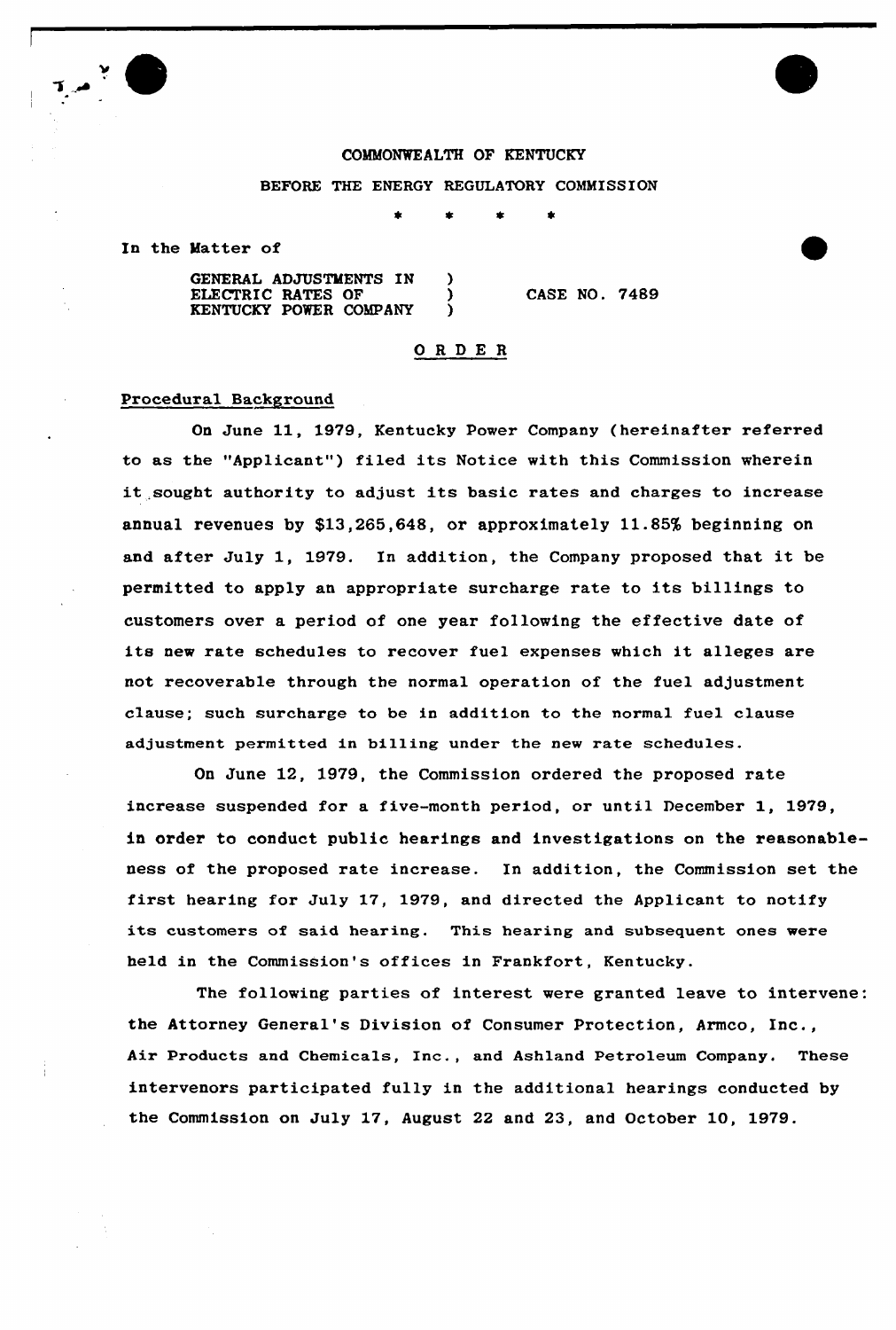On November 5, 1979, all briefs were filed with the Commission. Thereafter, the Applicant and Armco, Inc., on November 12 and November 13, respectively, filed reply briefs. The matter was then submitted to the Commission for final determination.

5

Pursuant to KRS 278.190(2), on November 30, 1979, the Applicant notified the Commission that their proposed rates and charges would be placed into effect on December 1, 1979, at the end of its statutory five {5) months suspension period. The Commission then issued its Order dated December 3, 1979, directing the Applicant to maintain its records in such <sup>a</sup> manner as would enable it, or the Commission, or any of its customers, to determine the amounts to be refunded and to whom due in the event a refund is ordered.

At the hearing on August 22, 1979, two of the intervenors, Armco, Inc., and Air Products and Chemicals, Inc., through their attorney filed a Motion to Dismiss on the grounds that a number of the issues raised in this case have previously been decided in the Commission's Order in Case No. 7164 and that this present case, Case No. 7489, constitutes an attempt by the Applicant to ensure the recovery of the alleged undercollection of \$<sup>4</sup> million still being litigated in Case No. 7164. The Attorney General's Division of Consumer Protection joined in this Motion. Neither the decisions of the Commission relating to like issues in Case No. 7164, nor the fact that Case No. 7164 is still under litigation, prevents the Applicant from filing additional cases or from raising the same issues in subsequent cases. Accordingly, the Motion to Dismiss is hereby overruled. Case No. 7164 is currently before the Court of Appeals of Kentucky, and this Commission vill take appropriate action to adjust the rates in light of any direction from the Court in that case.

 $\cdot$  1

Е.

 $-2 -$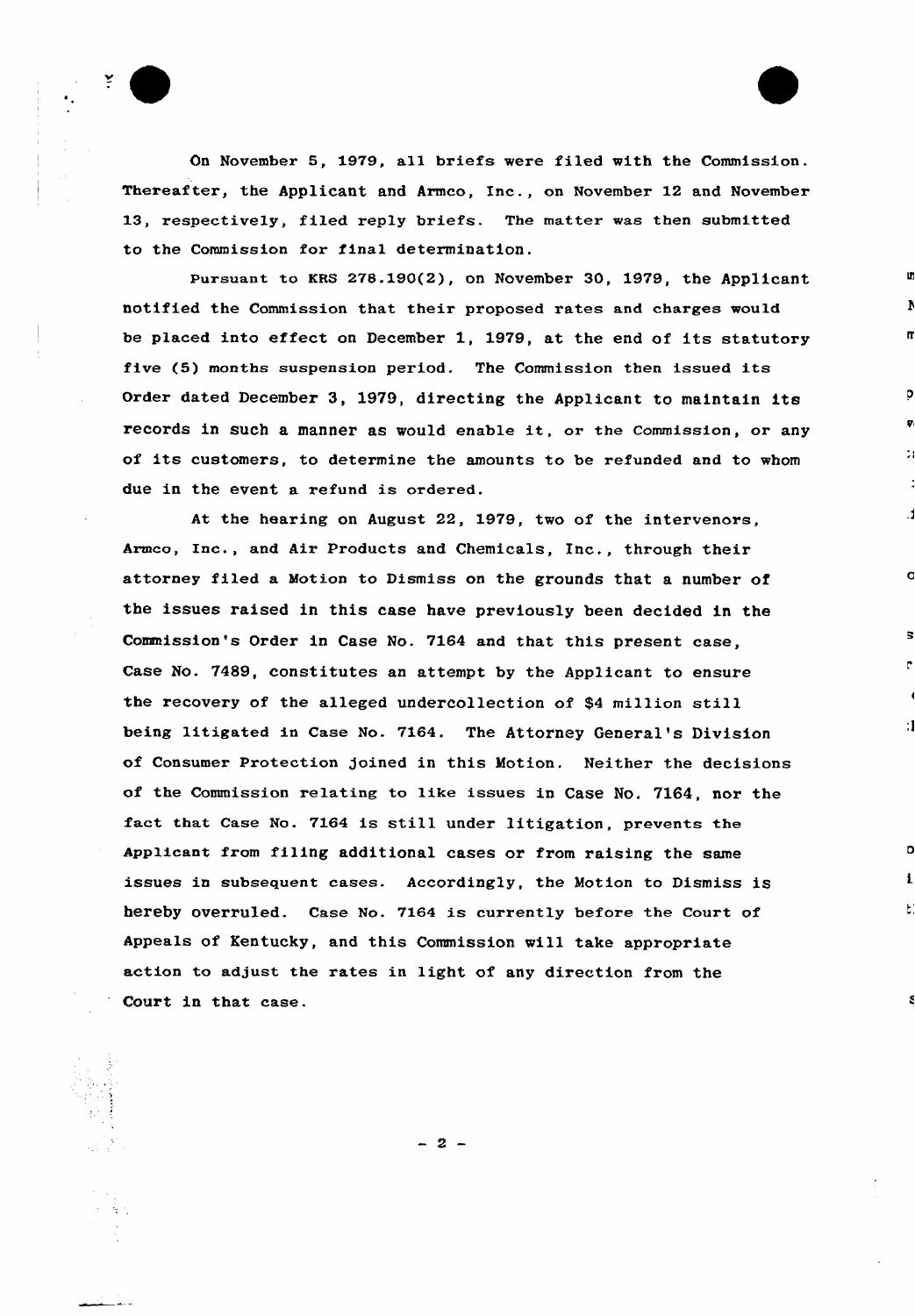

## TEST PERIOD

The Commission, for the purpose of testing the reasonableness of the proposed rates, has utilized the twelve month period ending March 31, 1979. Adjustments when found significant, known, proper and reasonable have been included to reflect more current operating conditions.

## VALUATION METHODS

## Net Investment

Kentucky Power Company proposed a Kentucky jurisdictional rate base of \$326,258,763 as shown in the Applicant's General, Financial, Statistical Volume, Section V, Schedule 2. With two exceptions, the Commission has accepted this valuation for rate-making purposes. In accordance with past policy, in calculating the Cash Working Capital Allowance, the Commission has taken into consideration the fact that Kentucky Power Company is <sup>a</sup> net seller rather than <sup>a</sup> net purchaser of power. It has also recognized only the accepted adjustments to operation and maintenance expenses. As a result, we have reduced the Company's proposed Cash Vorking Capital by \$610,685 to \$11,308,825. The Accumulated Depreciation proposed by the Company has also been reduced by \$132,037 to reflect only those depreciation adjustments accepted by the commission. These adjustments serve to reduce Applicant's rate base by \$478,648.

The Commission finds Kentucky Power Company's Kentucky Jurisdictional Net Investment at the end of the test period to be:

 $-3 -$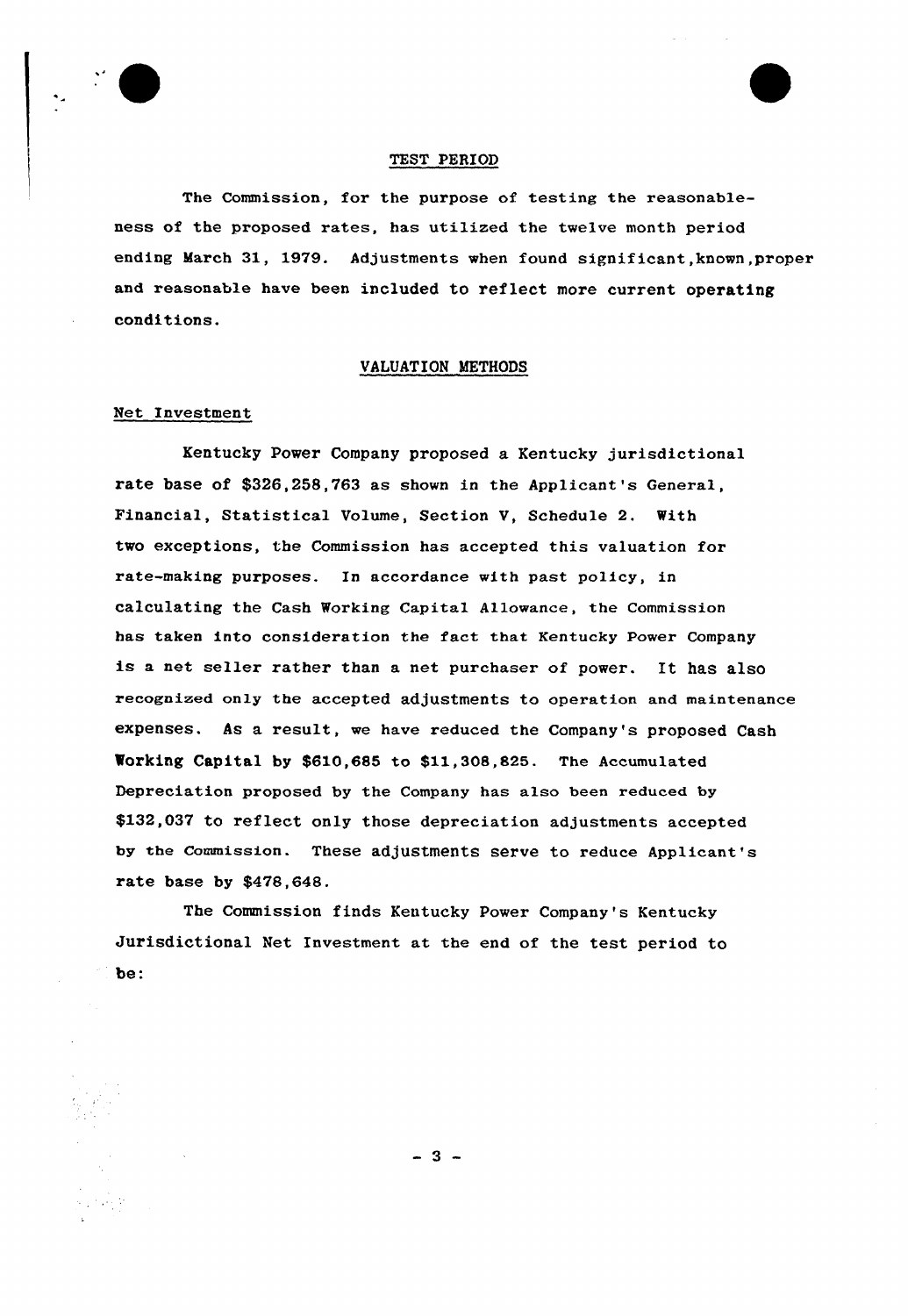

# **ADD**

| Utility Plant in Service<br>Plant Held for Future Use<br>Construction Work in Progress<br>Prepayments<br>Materials and Supplies<br>Cash Working Capital | \$354,824,667<br>93,355<br>47.910.357<br>180,825<br>29,238,477<br>11,308,825 |
|---------------------------------------------------------------------------------------------------------------------------------------------------------|------------------------------------------------------------------------------|
| Subtotal                                                                                                                                                | \$443,556,506                                                                |
| <b>LESS</b>                                                                                                                                             |                                                                              |
| Accumulated Depreciation<br>Customer Advances<br>Restricted Retained Earnings<br><b>Merchandise</b>                                                     | \$<br>91,838,957<br>1,417,683<br>24,387,348<br>132,403                       |
| Subtotal                                                                                                                                                | \$117,776,391                                                                |
| Net Investment                                                                                                                                          | \$325,780,115                                                                |

## Capital Structure

The Commission has determined from the record that the Applicant's

n

ě n.  $\mathbf{t}$ 

 $\overline{\mathbf{R}}$ 

١L

total capitalization at the end of the test period is:

| Long-Term Debt                              | \$165,980,000               |
|---------------------------------------------|-----------------------------|
| Short-Term Debt                             | 12,000,000                  |
| Common Equity                               | 127,266,000                 |
| Job Development Investment Credit<br>(JDIC) | 10,796,000                  |
| Total Capitalization                        | $$316,042,000$ <sup>3</sup> |

1 One-eighth (1/8) of total operation and maintenance expense from the Company's General, Financial, Statistical Volume, Section IV, page 13 of 21 times 99.1706% (jurisdictional allocation factor) plus one-eighth (1/8) of accepted jurisdictional operation and maintenance expense adjustments of \$4,379,105.

2 Proper account classification per Uniform System of Accounts prescribed by this Commission is Accumulated Deferred Income Taxes, Accounts No. 281, 282 and 283.

<sup>3</sup> Hanley Exhibit, Schedule 1, Page <sup>2</sup> of <sup>2</sup>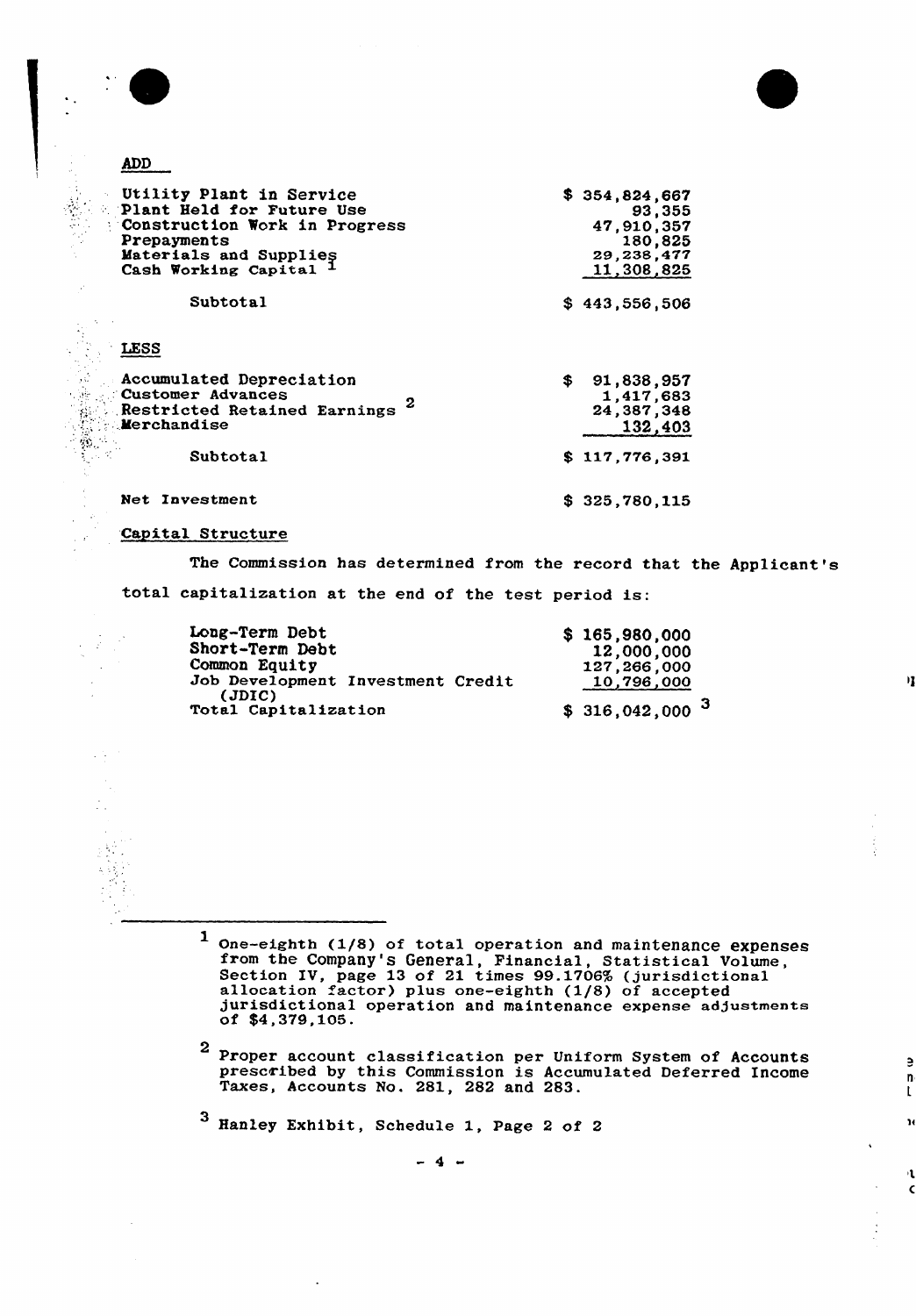

The Commission finds that adjustments in the above figures are necessary before the amounts applicable to the Kentucky Commission's jurisdiction can be determined. Long-Term Debt should be decreased to \$165,943,244, Short-Term Debt should be decreased to \$11,997,341, Common Equity should be decreased to \$127,237,817, and Job Development Investment credit (JDIc) should be decreased to \$10,793,614 to reflect non-utility property of \$69,984. This results in total adjusted capital, before allocation of \$315,972,016 and when allocated produces capital subject to Kentucky Commission jurisdiction of \$313,921,673.

The Kentucky Jurisdictional Capital Structure ia then as follows: Amount  $\alpha$ 

|                 |               | $-\frac{N}{2}$ |
|-----------------|---------------|----------------|
| Long-Term Debt  | \$170,710,606 | 54.38          |
| Short-Term Debt | 12.337.122    | 3.93           |
| Common Equity   | 130,873,945   | 41.69          |
|                 | \$313,921,673 | 100.00         |

Total Job Development Investment Credit (JDIC) of \$10,723,574 has been allocated to each capital component on the basis of the ratio of each component to total capital excluding JDIC. When determining the required net operating income necessary for the Company to earn its overall cost of capital, this will result in applying the overall cost of capital to the Company's Job Development investment Credit as required by Section <sup>46</sup> (f) of the Internal Revenue Code.

> 4<br>
> 99.3511%(Kentucky Jurisdictional Net Plant ÷ Electric Utilit Net Plant) of \$315,972,016

١ī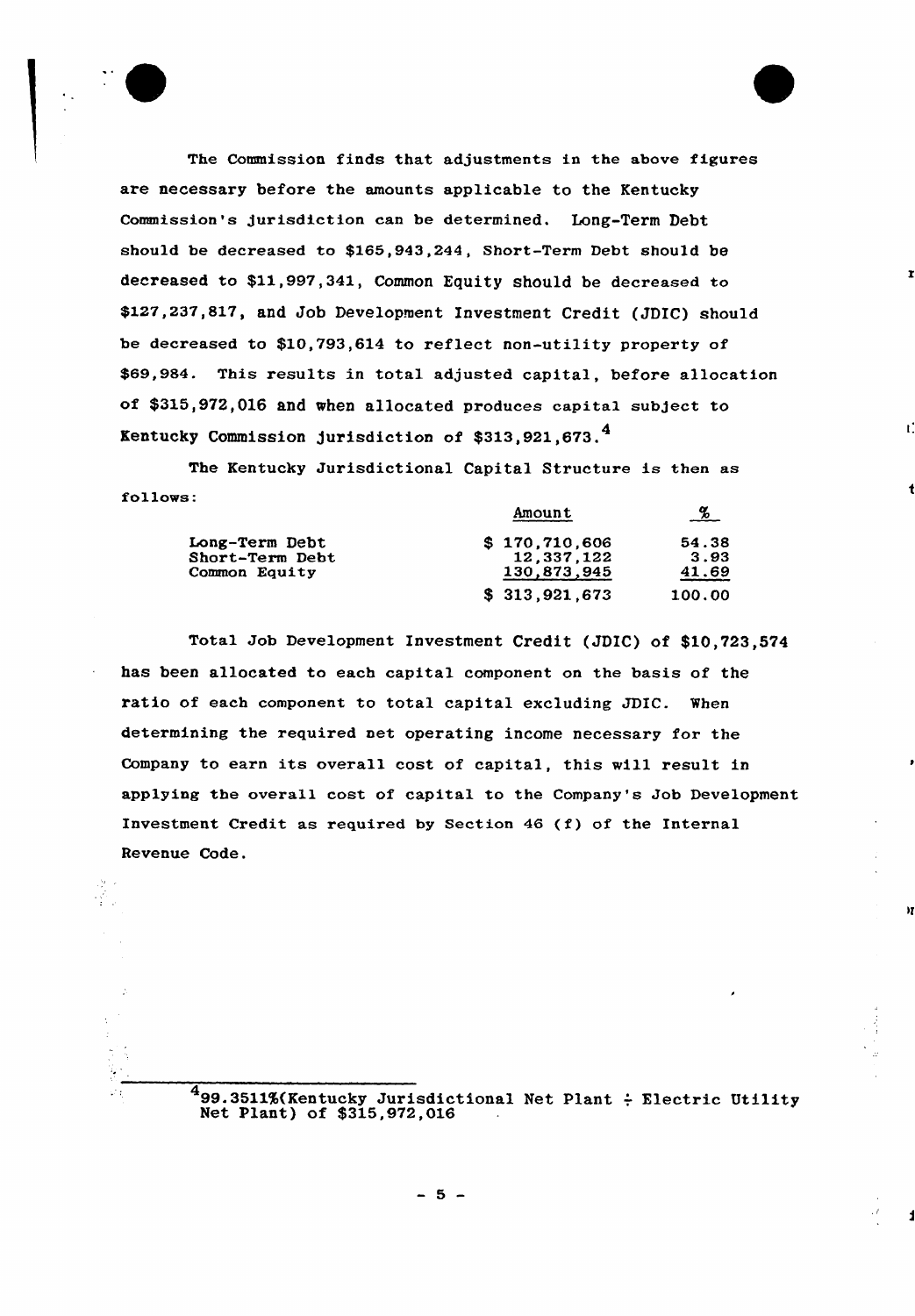

## Reproduction Cost and Replacement Cost

The Applicant did not perform a reproduction cost study of its property as of March 31, 1979, nor did it present a replacement cost as of that date. It did, however, include in its filing a statement of the estimated replacement cost less depreciation as of December 31, 1978. The Commission takes notice of these methods of property valuation as well as other available methods which may differ from the ones used herein. Due consideration has been given to these as well as other elements of value as required by KRS 278.290 in determining the reasonable rates of return for this utility.

## REVENUES AND EXPENSES

Through Mr. Via's testimony and Applicant's General, Financial, Statistical Volume, Section V, the Applicant presented twenty pro forma adjustments to more properly reflect current operating conditions. The Commission will accept in full for rate-making purposes eleven of these proposed adjustments. Those rejected or modified are more fully discussed below:

1

- (1) The adjustment to remove the sales tax collection fee allowed by taxing authorities as remuneration for collection of sales tax on residential electric bills has been deleted as the costs associated with the collection of this sales tax are included in operating expenses; and according to the Company, cannot be separated in order to make a corresponding adjustment to remove them from expenses.
- (2) In conformity with past policy, the Commission has also rejected the Applicant's proposal concerning Allowance for Funds Used During Construction {AFUDC) and has included AFUDC in operating revenues.

- 6 -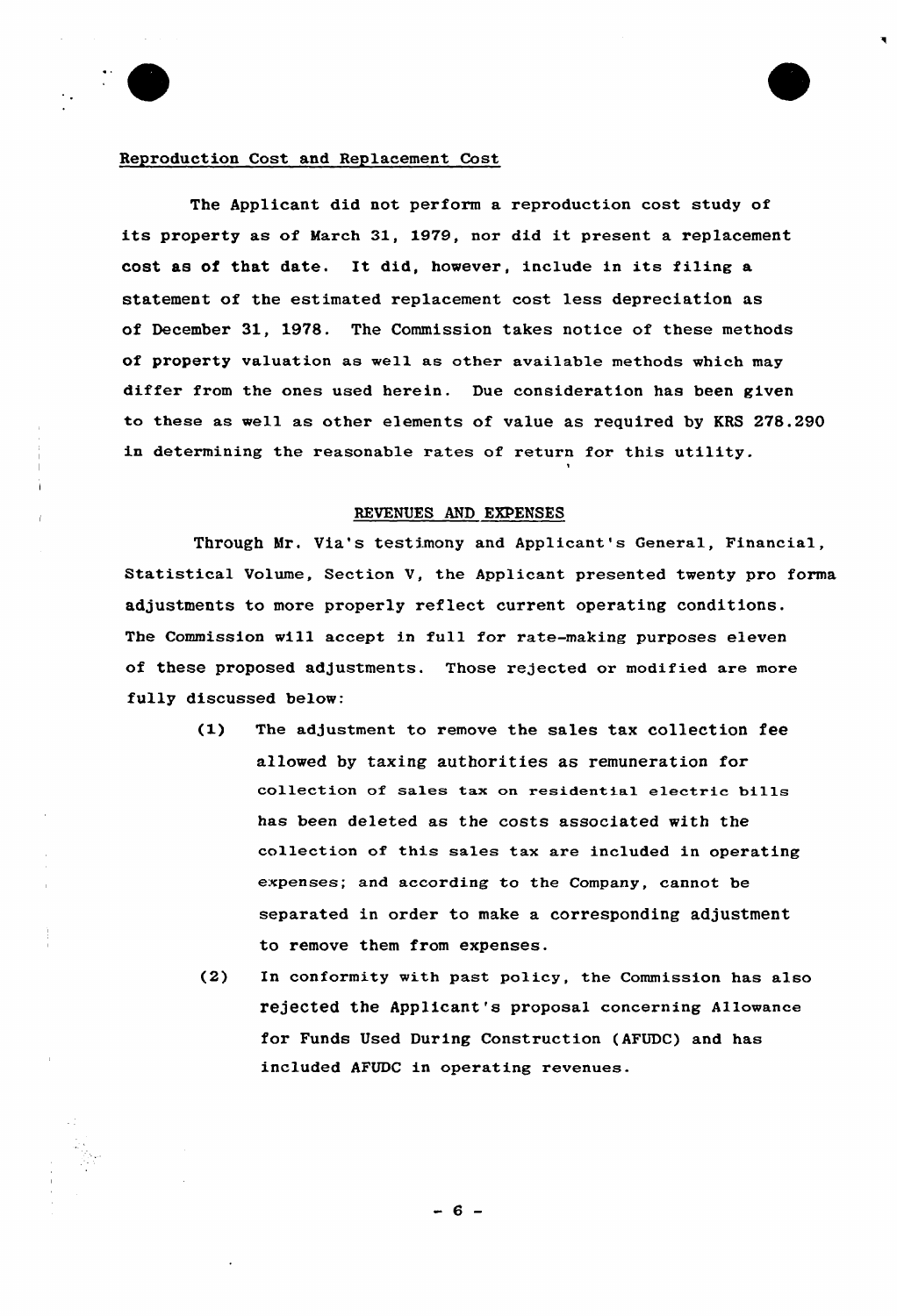

5

- (3) Pensions and insurance expense has been adjusted by \$65,301 rather than \$38,206 to more accurately reflect the actual increased cost to the Company.<sup>5</sup>
- (4) The proposed wage and salary adjustment has been decreased by \$2,207 to reflect the additional information furnished by the Applicant in answer to Question 14, Requests for Additional Information at Hearing of August 22, 1979.
- (5) The information furnished by the Applicant in response to Questions 8 and 9, Requests for Additional Information at Hearing of August 22, 1979, reveal that the Applicant's building service costs on the new Ashland general office building have declined significantly since the end of the period. The basic rates should recognise this decline. Therefore, the Commission has used an average of the nine months of actual experience rather than five months as proposed by the Applicant. This results in a reduction of \$6,758 in Applicant's proposed adjustment for general office building maintenance.
- (6) The Applicant's proposed adjustment to move charitable contributions from below the line to above the line for rate-making purposes has been rejected as there is no evidence of any tangible benefit to the ratepayers. They should therefore be borne by the stockholder, not the ratepayer.

Reply to Question 10, Requests for Additional Information at Hearing of August 22, 1979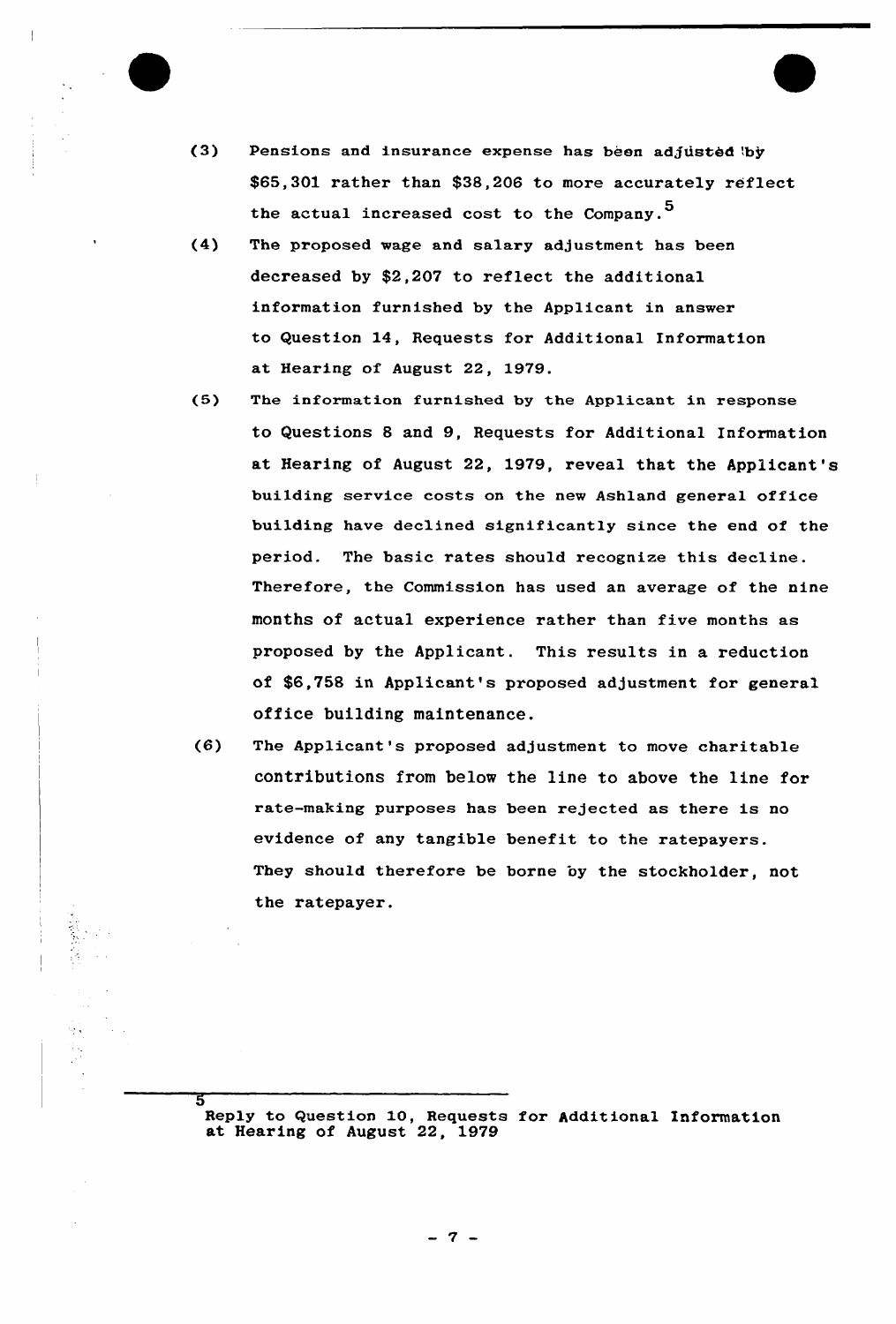

- (7) The Energy Regulatory Commission assessment has been calculated using the most recent rate of 1.21 mills. This results in a decrease of \$4,938 in the Applicant's proposed adjustment.
- (8) Applicant's upward adjustment to expenses for amortization of transmission and distribution right-of-way in the amount of \$179,106 has been disallowed as the Uniform System of Accounts prescribed by this Commission does not permit the item to be treated in this manner.
- (9) Depreciation expense has been increased by \$566,393 to reflect Applicant's Plant in Service at the end of the test year, March 31, 1979.

In addition, the Commission has made an interest adjustment of \$4,135,118 based on the cost of debt outstanding at December 31, 1979. 6

After applying the combined State and Federal Income Tax Rate of 49.132% to the accepted pro forma adjustments, we find the net operating income should be increased by  $$3,464,120$  to  $$32,471,548$ .

The adjusted net operating income subject to Kentucky jurisdiction is as follows:

|                         | Actual        | Pro forma<br>Adjustments | Adjusted      |
|-------------------------|---------------|--------------------------|---------------|
| Operating Revenues      | \$114,201,246 | \$7,951,406              | \$122,152,652 |
| Operating Expenses      | 85, 193, 818  | 4,487,286                | 89,681,104    |
| Net Operating<br>Income | \$29,007,428  | \$3,464,120              | \$32,471,548  |

 $6$ Embedded interest cost of 8.88% times Long-Term Debt of \$170,710,606 plus embedded interest cost of 11.14% times Short-Term Debt of \$12,337,122 minus interest during test year of \$12,398,339 (\$12,479,317 <sup>X</sup> 99.3511%)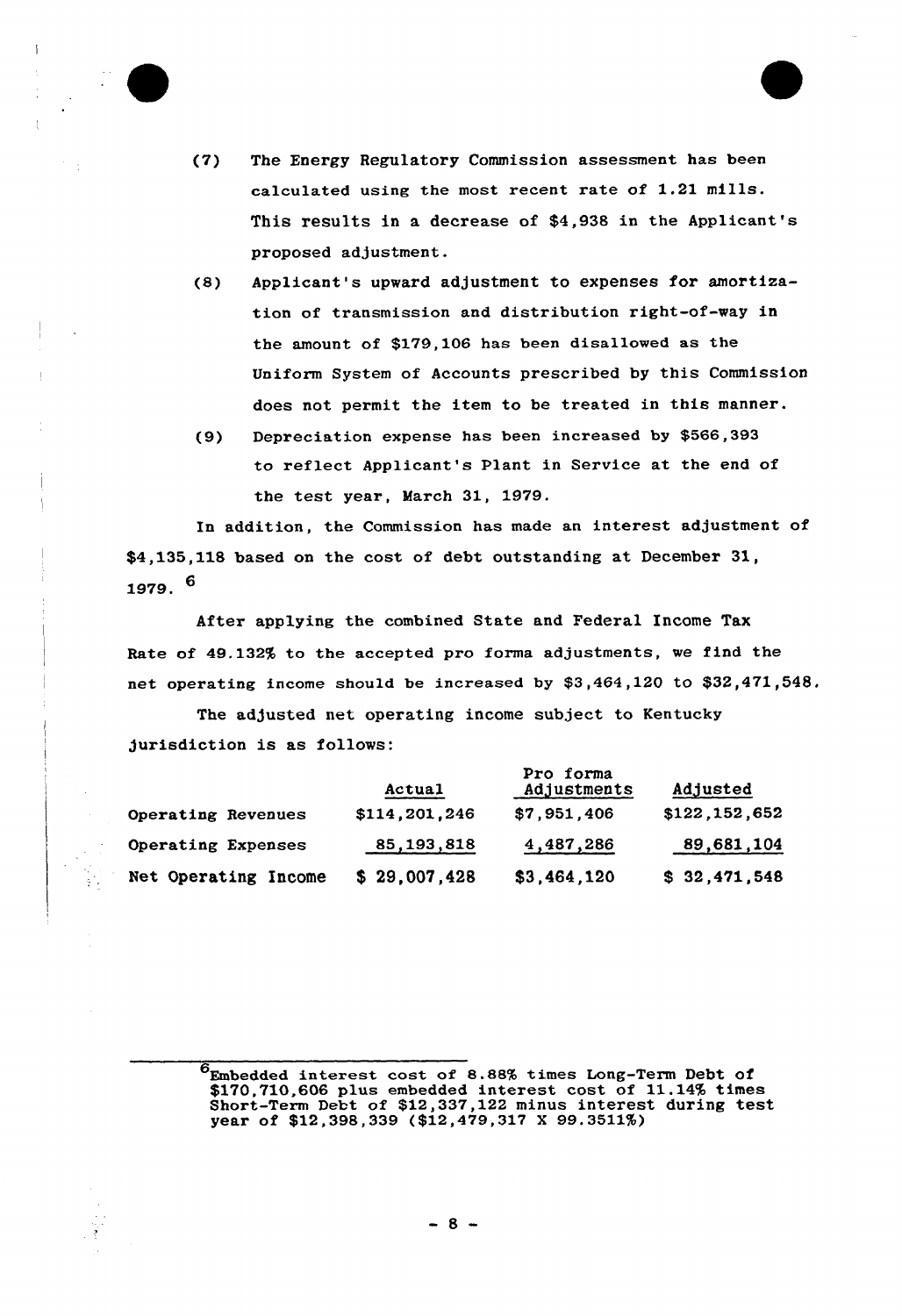

## RATES OF RETURN

The Commission finds that a Net Operating Income of \$32,471,548 is inadequate in that the Applicant will not be able to service its debt and have a reasonable amount remaining for dividends and surplus. The adjusted net income produces a rate of return on equity of only 12.18% for the test year. The Commission considers this to be insufficient based on test year conditions. The Commission is of the opinion that a reasonable rate of return on equity in this case is 12.75%. This rate of return will produce a net operating income of \$33,219,885, which will permit the Applicant to pay its interest on its debt and have the sum of \$16,686,428 available for Common Equity.

Net Operating Income Found Reasonable Herein Adjusted Net Operating Income Net Additional Revenue Required Additional Revenue Required \$33,219,885 32,471,548  $\frac{2}{748,337}$  $$ 1,471,135$ 

The returns resulting from this revenue increase of \$1,471,135 are as follows:

|                       | Amount      | Return % |
|-----------------------|-------------|----------|
| <b>Net Investment</b> | 325,780,115 | 10.20    |
| Capital Structure     | 313,921,673 | 10.58    |
| Common Stock Equity   | 130.873.945 | 12.75    |

The rates currently being charged by Kentucky Power were ordered placed into effect by the Franklin Circuit Court on December 3, 1979, in Civil Action No. 79-61-0323. These rates produce \$4,411,773 more in revenue, based on the test year ended March 31, 1979, than the rates approved by the Commission in Case No. 7164. The Commission has appealed the Circuit Court's decision to the Court of Appeals of Kentucky. Pending the Court of Appeals' decision, we have excluded from operating revenues this \$4,411,773 in fixing rates in this case. We note that if we had considered these revenues in this case, the Company's return on equity, after considering pro forma adjustments and the increase granted herein, would be 14.46%. In order not to

 $'$ Deficiency of \$748,337 divided by  $(1-.49132)$  to adjust for taxes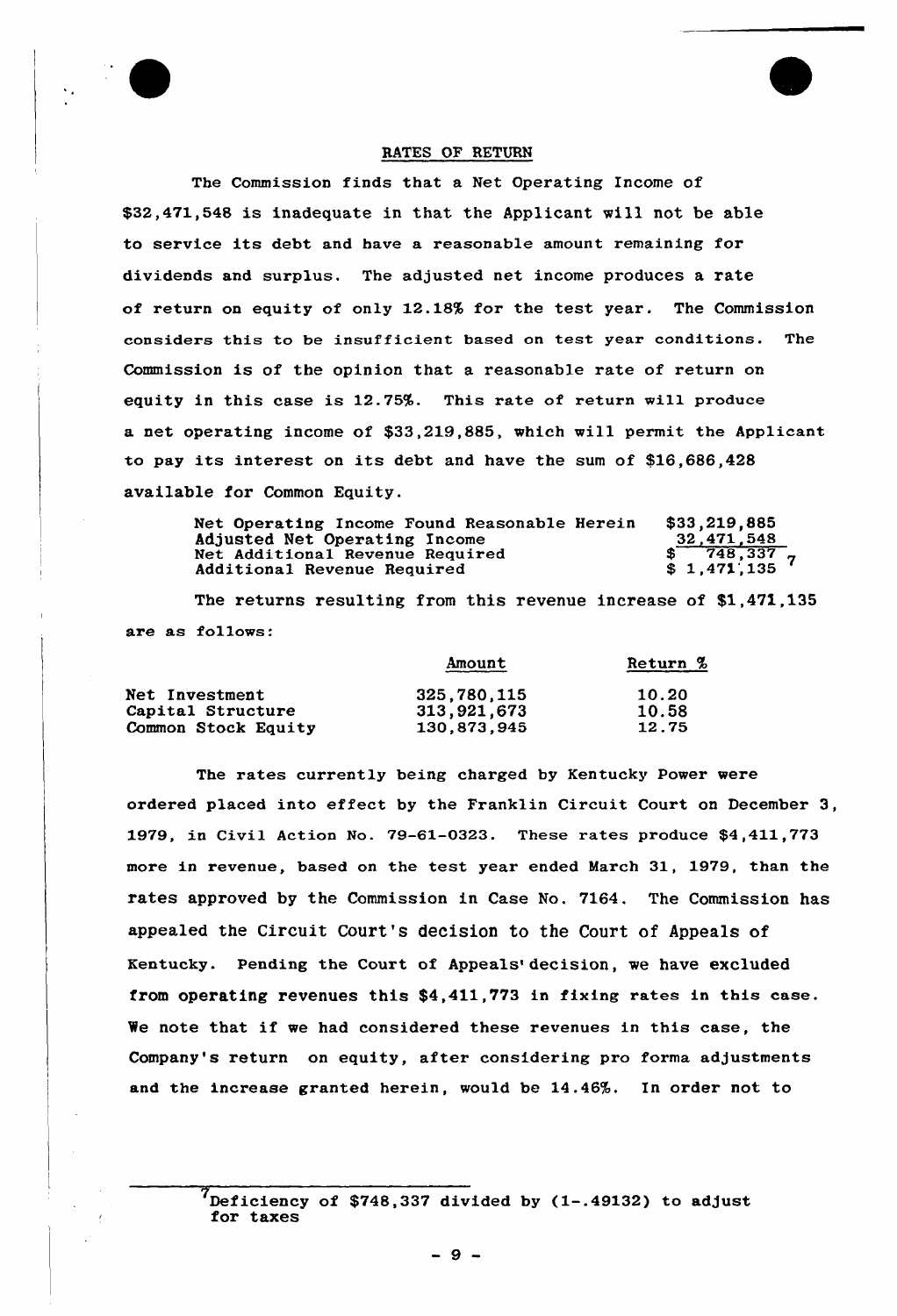

Jeopardize our position on appeal in ERC Case No. 7164 we have not considered these revenues. However, it is obvious to us that depending on the Court's decision in ERC Case No. 7164, further action may be required with respect to the rates herein approved. Based on our conclusion that a fair return on common equity is 12.75%, if the rates placed into effect by the Circuit Court are sustained on appeal, a reduction in rates would he required in the instant case.

### FUEL EXPENSE SURCHARGE

Kentucky Power Company proposed to increase the amount of fuel costs in its base rates by .072¢ per KWH. The Company alleges that "folding-in" this additional fuel cost gives rise to a loss in fuel cost recovery. Accordingly, to avoid this alleged loss, the Company proposed that it be permitted to apply <sup>a</sup> surcharge rate to its billings over a period of one year following the effective date of the rates approved herein. The Commission is of the opinion and finds that this is a requeat for a deviation from the Commission's standardized fuel adjustment clause procedures and will therefore require a separate filing to this Commission for review and approval.

## **SUMMARY**

Having considered the evidence of record and elements of value recognized by the law of the land for rate-making purposes, the Commission is of the opinion and so FINDS that:

- (l) The schedule of rates and charges set out in Appendix "A" are the fair, just and reasonable rates to charge for electric service rendered by Kentucky Power Company in that, based on test year conditions, they will produce gross annual revenues of approximately \$123,623,787.
- (2) The allowed rates of return on Net Investment rate base of 10.20% and on capital structure of 10.58% are fair, just and reasonable in that they should permit the Applicant to provide for its necessary operating expenses and fixed charges and accumulate a reasonable amount of surplus for equity growth.

 $-10 -$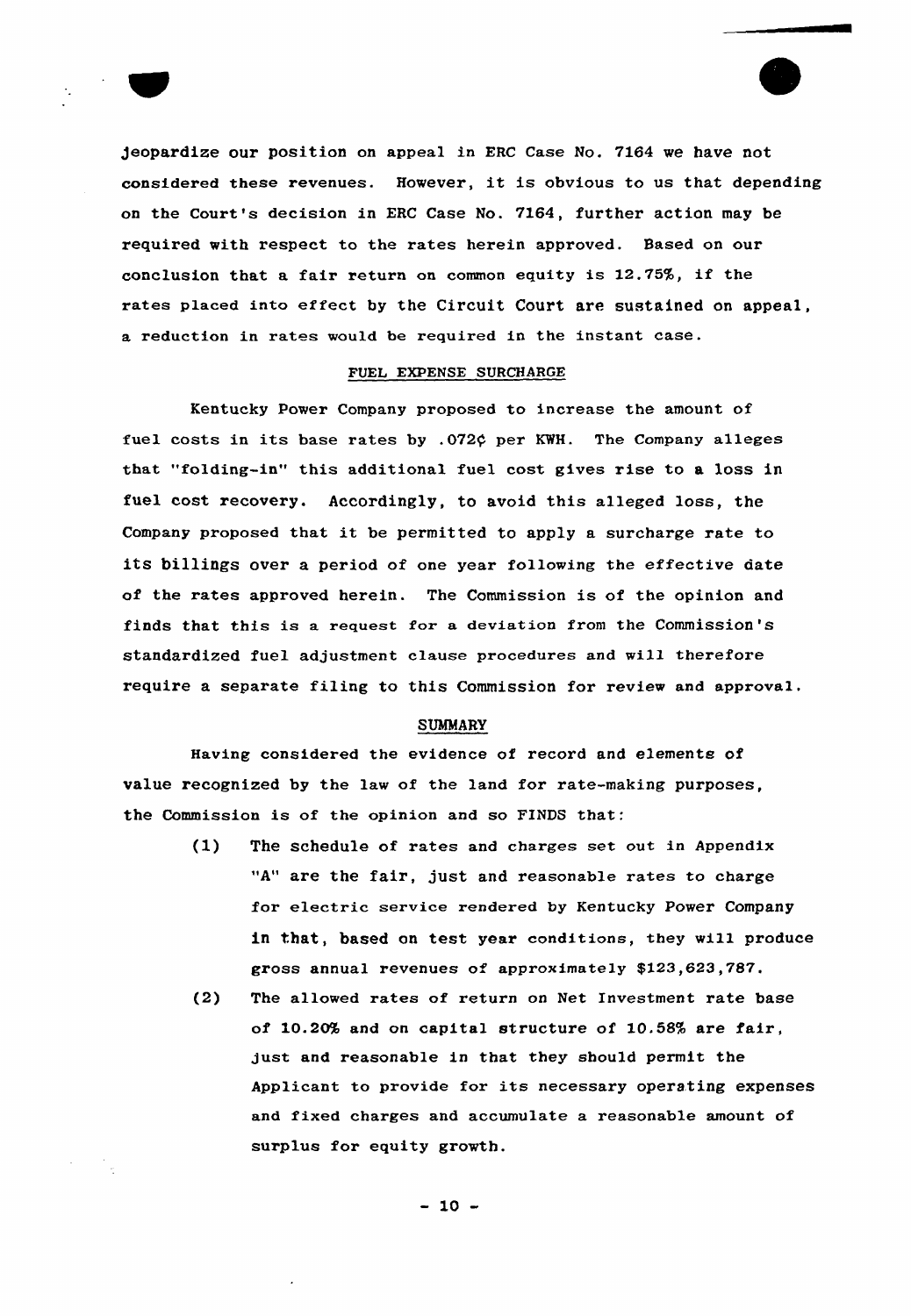

- (3} That the rates proposed by Kentucky Power Company and now being charged would produce an excessive return and should be denied.
- (4) That the rates and charges set out in Appendix "A" result in a decrease to the residential consumer as compared to the rates placed into effect, subject to refund, by Kentucky Power on December 1, 1979, in this case and an increase of approximately  $78\zeta^8$ per month as compared to the rates approved by the Commission in Case No. 7164.

IT IS THEREFORE ORDERED, that the rates proposed by the Applicant and set forth in its Notice of June 11, 1979, be and the same are hereby denied.

IT IS FURTHER ORDERED, that the Applicant be and it hereby is directed to place into effect the rates set forth in Appendix "A" attached hereto and made a part hereof. Said rates and charges are to be made effective as of the end of the suspension period (December 1, 1979).

IT IS FURTHER ORDERED, that the Applicant be and it hereby is directed to refund to those persons entitled thereto all rates and charges co11ected in excess of those approved herein.

IT IS FURTHER ORDERED, that Kentucky Power Company shall within ten (10) days submit for Commission approval a refund plan in accordance with KRS 278.190 (4).

IT IS FURTHER ORDERED, that for the reasons set forth on Page 10 of this Order, Kentucky Power Company be and it is hereby denied, without prejudice, authority to apply a fuel expense surcharge to its billings.

IT IS FURTHER ORDERED, that Kentucky Power Company shall file with the Commission within thirty (30) days of the date of this Order its revised tariff sheets setting out the rates approved herein.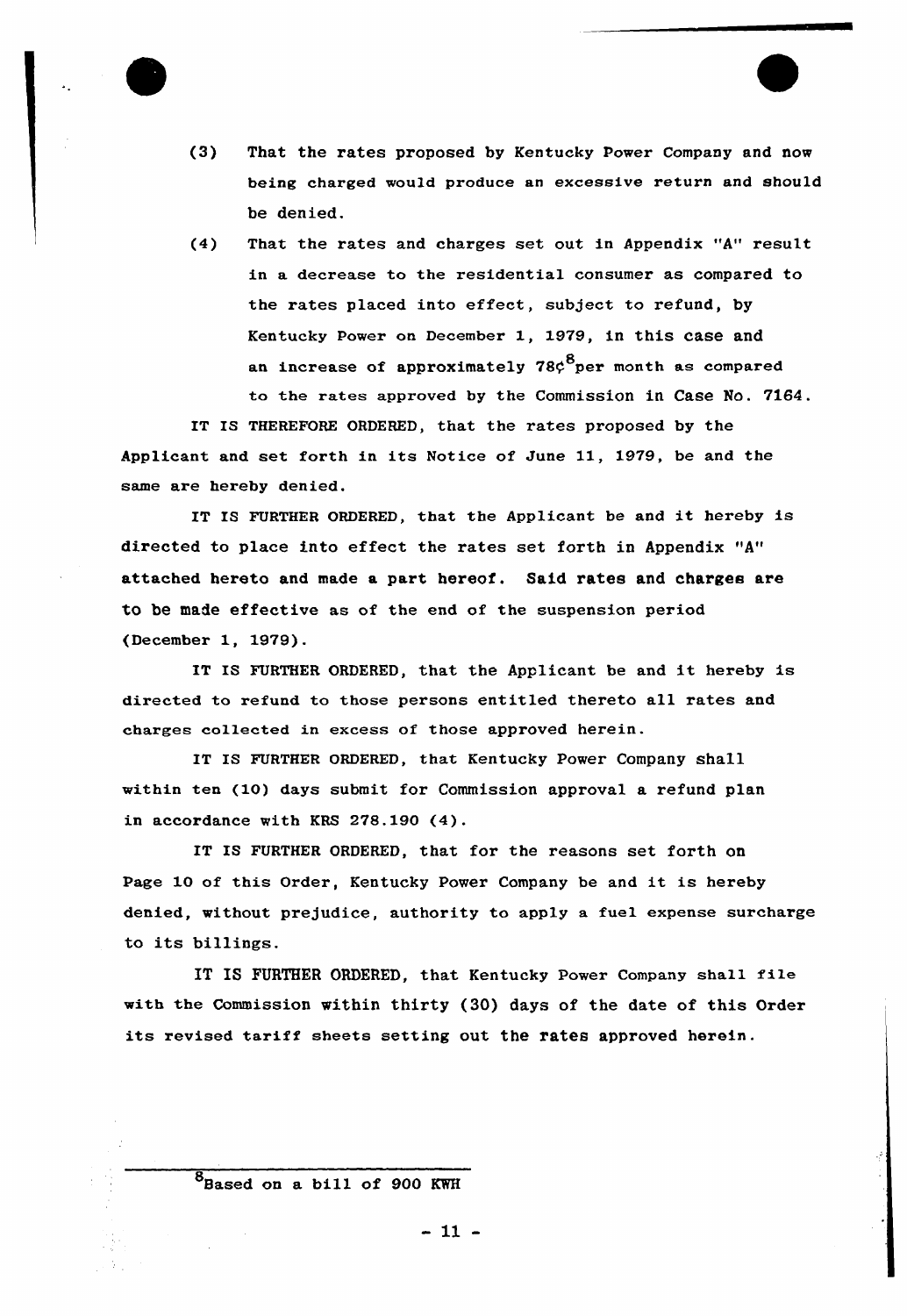Done at Frankfort, Kentucky, this the 11th day of April,

ATTEST:

1980.

 $\chi \sim 1$  $\mathbb{R}^2$  $\mathcal{A}^{\mathcal{A}}$ 

小さん このことをもつ こうしょう こうしょう こうしょう こうしょう こうしょう こうしょう こうしょう こうしょう

 $\mathcal{D}^{(1)}_{\text{L}}$ 

**Secretary** 

 $\ddot{\phantom{a}}$ 

ENERGY REGULATORY COMMISSION pr Chairman thor Wink - C 7 Vice Chairman Cemmissioner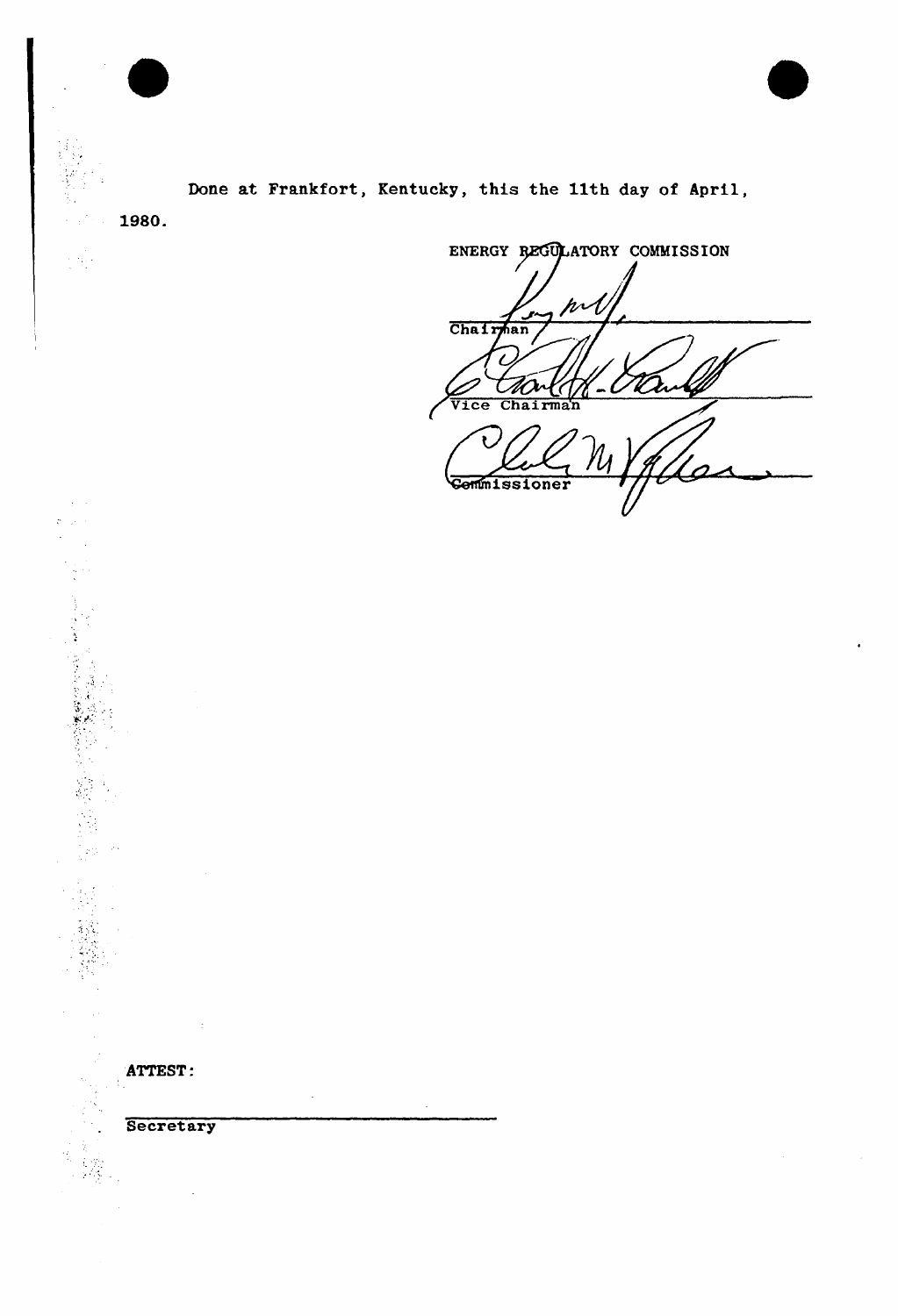

#### APPENDIX "A"

APPENDIK TO AN ORDER OF THE ENERGY REGULATORY COMMISSION IN CASE NO. 7489 DATED April 11, 1980

The following rates and charges are prescribed for the customers in the area served by Kentucky Power Company, All other rates and charges not specifically mentioned herein shall remain the same as those in effect under authority of this Commission prior to the date of this Order.

GENERAL SERVICE (GS)+

#### RATE:

Kwhrs equal to first 50 times kw of monthly billing demand:<br>First 30 kwhrs 7.690¢ per kwhr<br>Over 30 kwhrs 6.021¢ per kwhr  $6.021\phi$  per kwhr Kwhrs equal to next 150 times kw of monthly billing demand:<br>First 3,000 kwhrs  $4.228$ ? per kwhrs  $3.015$ ? per kwhrs  $3.015$ ? per kwhr  $4.228$  $\zeta$  per kwhr<br>3.015 $\zeta$  per kwhr

Kwhrs in excess of 200 times kw of monthly billing demand: 2.359¢ per kwhr

#### MINIMUM CHARGE:

This tariff is subject to a minimum monthly charge of \$2.75 The minimum monthly charge shall be subject to adjustments as determined undex the "Fuel Clause."

## EQUIPMENT SUPPLIED BY CUSTOMER:

When the customer furnishes and maintains the complete substation when the customer furnishes and maintains the comprete substation<br>equipment including any and all transformers and/or switches and/o other apparatus necessary for the customer to take his entire service at the primary voltage of the transmission or distribution line from at the primary voltage of the transmission of distribution line is<br>which service is to be received, a credit of \$.22 per kw of monthl<br>billing demand will be applied to each monthly net bill.

## MEASUREMENT OF ENERGY AND DETERMINATION OF DEMAND

Customer's demand shall be taken monthly to be the highest regis- tration of <sup>a</sup> 15-minute integrating demand meter or indicator, or the highest registration of a thermal type demand meter. No billing demand shall be taken as less than 2.5 kw.

Any industrial and coal mining customer contracting for 3 phase<br>service after October 1, 1959 shall contract for capacity sufficient to meet their normal maximum requirements in kw, but not less than 10 kw. Monthly billing demands of these customers shall not be less than 60% of contract capacity and the minimum monthly charge shall be \$2.75 per kw of monthly billing demand, subject to applicable equipment credit.

The company shall have the option of reading meters monthly or bimonthly and rendering bills accordingly for customers billed on basis of minimum monthly demand of 2.5 kw. When bills are rendered bimonthly the minimum chaxge and the quantity of kwhrs in each block of the rate shall be multiplied by 2.

\*The monthly kilowatt hour usage shall be subject to plus or minus an adjustment per KWH determined in accordance with the "Fuel Adjustment Clause."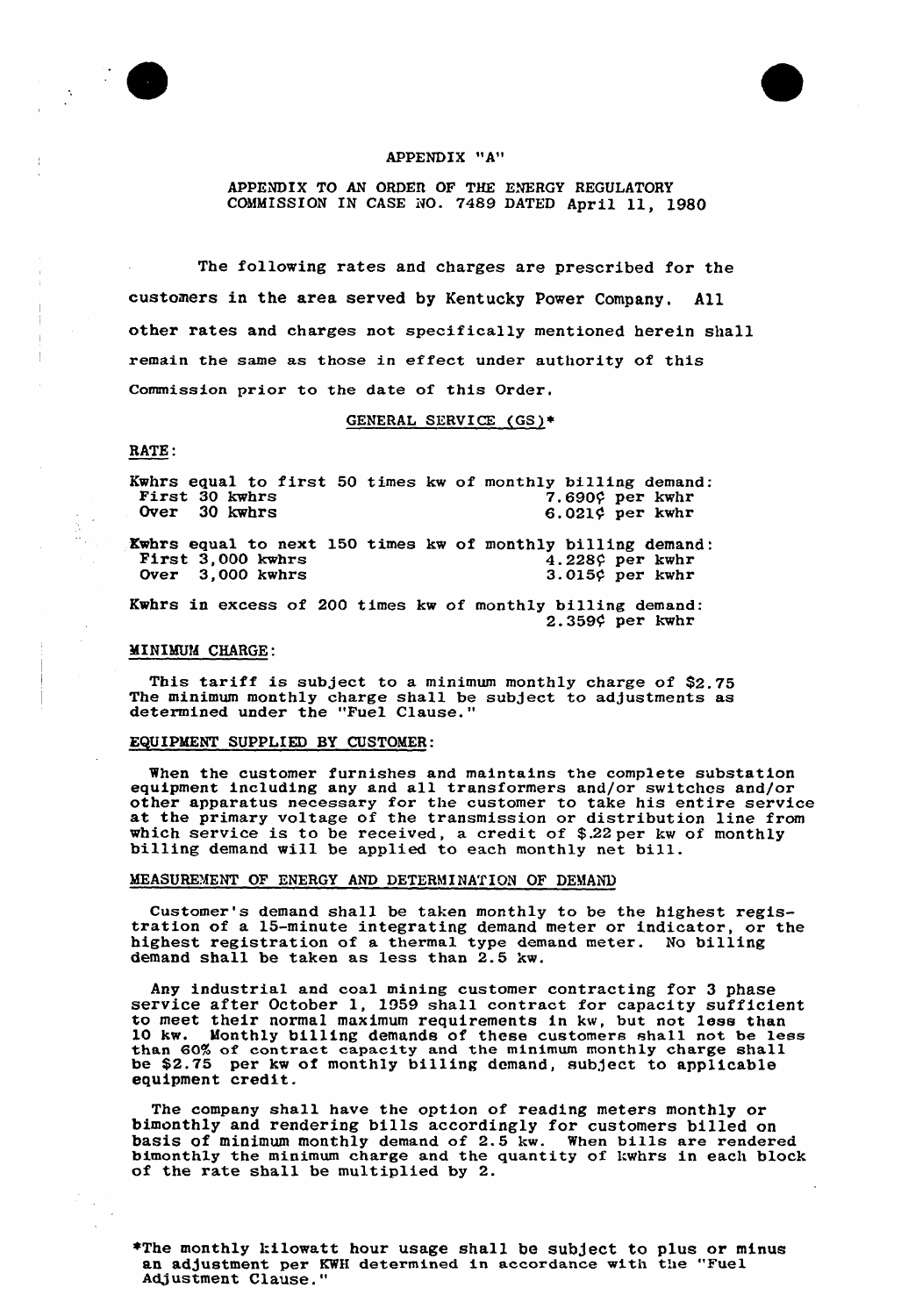

 $\ddot{\cdot}$ 



## GENERAL SERVICE (GS) (Cont'd)

### SPECIAL TERMS AND CONDITIONS:

First 3 kw or fraction thereof of contract demand \$14.79 per month<br>Each kw of contract demand in excess of 3 kw \$2.96 per month Each  $k$ w of contract demand in excess of 3  $kw$ . per kw

LARGE POWER (LP)+

## RATE:

Kwhrs equal to the first 30 times the kva of monthly billing demand<br>6.932¢ per kwhr Kwhrs equal to the next 170 times the kva of monthly billing demand as follows:

| First                  |              | 3,000 Kwhrs |
|------------------------|--------------|-------------|
| Next                   |              | 3.000 Kwhrs |
| Next                   | 4,000 Kwhrs  |             |
| <b>Next</b>            | 10.000 Kwhrs |             |
| Next                   | 80,000 Kwhrs |             |
| All over 100,000 Kwhrs |              |             |
|                        |              |             |

3.8820 per kwh:<br>3.6130 per kwh:  $3.343$ <sup>c</sup> per  $3.075$  per  $2.8056$  per  $2.537$  $\zeta$  per kwh:  $3.343$  per kwhr kwh: kwh: kwh:

Kwhrs equal to the next 160 times the kva of monthly billing demand:<br>2.012 $\rlap{\varphi}$  per kwhr Kwhrs in excess of 360 times the kva of monthly billing demand:<br>1.744 $\varphi$  per kwhr

## >dINIMUM CHARGE:

This tariff is subject to <sup>a</sup> minimum monthly charge of \$1.76 per kva of monthly billing demand. The minimum monthly charge so determined shall be subject to (a) adjustments as determined under the "Fuel Clause", (b) adjustments as determined under clauses entitled "Delivery Voltage" and "Equipment Supplied by Customer".

#### DELIVERY VOLTAGE:

The rate set forth in this tariff is based upon the delivery and measurement of energy at standard distribution voltages established<br>by the company of not less than a nominal voltage of approximately 2,400 volts nor more than a nominal voltage of approximately 34,500 volts. For the delivery and measurement of energy at any voltage less than the voltage of established distribution lines operating within these limits an additional charge will be made of \$.22 per month per KVA of monthly billing demand.

#### EQUIPMENT SUPPLIED BY CUSTOMER:

When the customer owns, operates and maintains the complete sub-station equipment, including all transformers, switches, and other apparatus necessary for receiving and purchasing electric energy at the primary voltage of transmission lines operated at approximately the primary voltage of transmission lines operated at approximately 46,000 or 69,000 volts and when the customer owns all equipment beyond the delivery point of service, bills hereunder shall be subjected. yond the delivery point of service, bills hereunder s<br>to a credit of \$.35 per KVA of monthly billing demand

\*The monthly kilowatt hour usage shall be subject to plus or minu an adjustment per KWH determined in accordance with the "Fuel Adjustment Clause."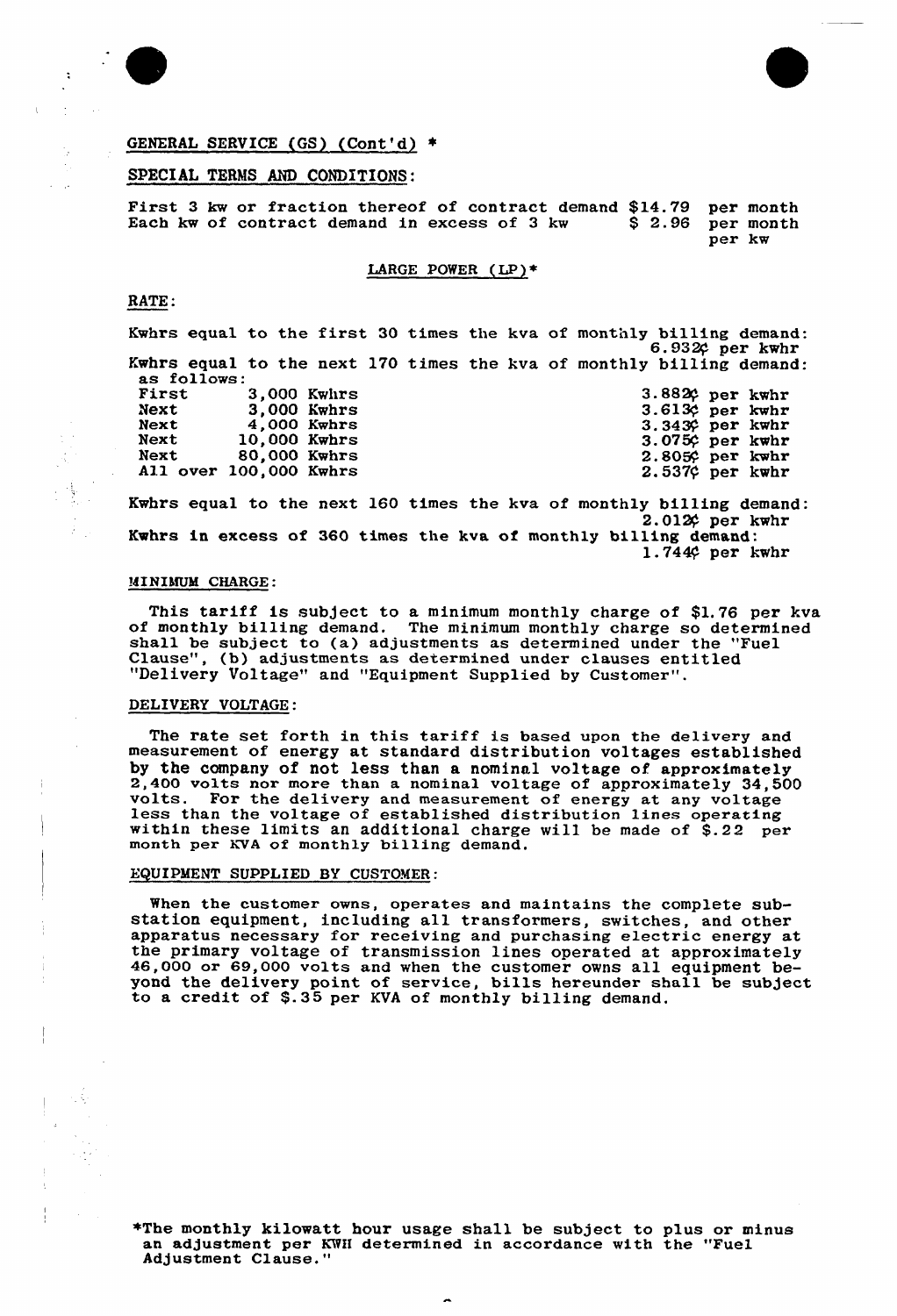## CAPACITY POWER - OPTIONAL (CPO)+

### RATE:

þ

Kwhrs equal to the first 30 times the kva of monthly billing demand<br>7.013¢ per kwhr Kwhrs equal to the next 170 times the kva of monthly billing deman as follows:<br>
First 3,000 kwhrs<br>
Next 3,000 kwhrs Next 3,000 kwhrs<br>Next 4,000 kwhrs Next 4,000 kwhrs<br>Next 10,000 kwhrs Next 10,000 kwhrs<br>Next 80,000 kwhrs  $80,000$  kwhrs All over 100,000 kwhrs 3.964¢ per kwhr<br>3.686¢ per kwhr 3.6869 per kwhr<br>3.411¢ per kwhr<br>3.133¢ per kwhr<br>2.580¢ per kwhr Kwhrs equal to the next 160 times the kva of monthly billing demand<br>2.051¢ per kwhr

Kwhrs in excess of 360 times the kva of monthly billing demand 1.7759 per kwhr

### MINIMUM CHARGE:

This tariff is subject to a minimum monthly charge of \$2.75per kva of monthly billing demand. The minimum monthly charge so determined shall be subject to (a) adjustments as determined under the "Fuel Clause", (b) credits as determined under clause entitled "Equipment" Supplied by Customer".

## EQUIPMENT SUPPLIED BY CUSTOMER:

Delivery Voltage 2,400 — 34,500  $46,000 - 69,000$ Credit per Kva of Monthly Billing Demand  $$.22$  $$.35$ 

### LARGE CAPACITY POWER (LCP)\*

### RATE:

 $\frac{1}{2} \frac{1}{2} \frac{1}{2} \frac{1}{2}$ 陸翻長<br>内科

> Primary Portion:<br>First 1,000 Next 3,000 kw of A11 over 4,000 kw of 1,000 kw of monthly billing demand as determined below: \$8.831 per kw monthly billing demand 8.132 per kw monthly billing demand 7.423 per kw

The customer shall be allowed 315 kwhrs for each kw of monthly billing demand billed hereunder.

Secondary Portion; Energy in excess of 315 kwhrs per kw of monthly billing \$.01673 per kwhr

Reactive Demand Charge: For each kilovar of 1agging reactive demand in excess of 50% of the kw of monthly billing demand  $\frac{1}{2}$ .35 per kvar the kw of monthly billing demand  $\frac{1}{2}$ .35 per kvar

## RATE ADJUSTMENT:

In any monthly period when metered kwhrs are less than 315 kwhrs per In any monthly period when metered Awnis are less than 515 Awnis he will be a credit on kw of monthly billing demand, the customer sharp receive a comparison of  $\frac{1}{100}$  cents per kwhr

#### EQUIPMENT SUPPLIED BY CUSTOMER:

When the customer owns, operates, and maintains the complete subwhen the customer owns, operates, and maintains the comprese set station equipment, including all transformers, switches and other<br>apparatus necossary for recoiving and purchasing eloctric energy at the primary voltage of transmission lines operated at voltages in excess of approximately 34,500 volts and when the customer owns all equipment beyond the delivery point of service, bills hereunder shall be subject to a credit of \$.35 per kw of monthly billing demand

\*The monthly kilowatt hour usage shall be subject to plus or minu an adjustment per KWH determined in accordance with the "Fuel Adjustment Clause."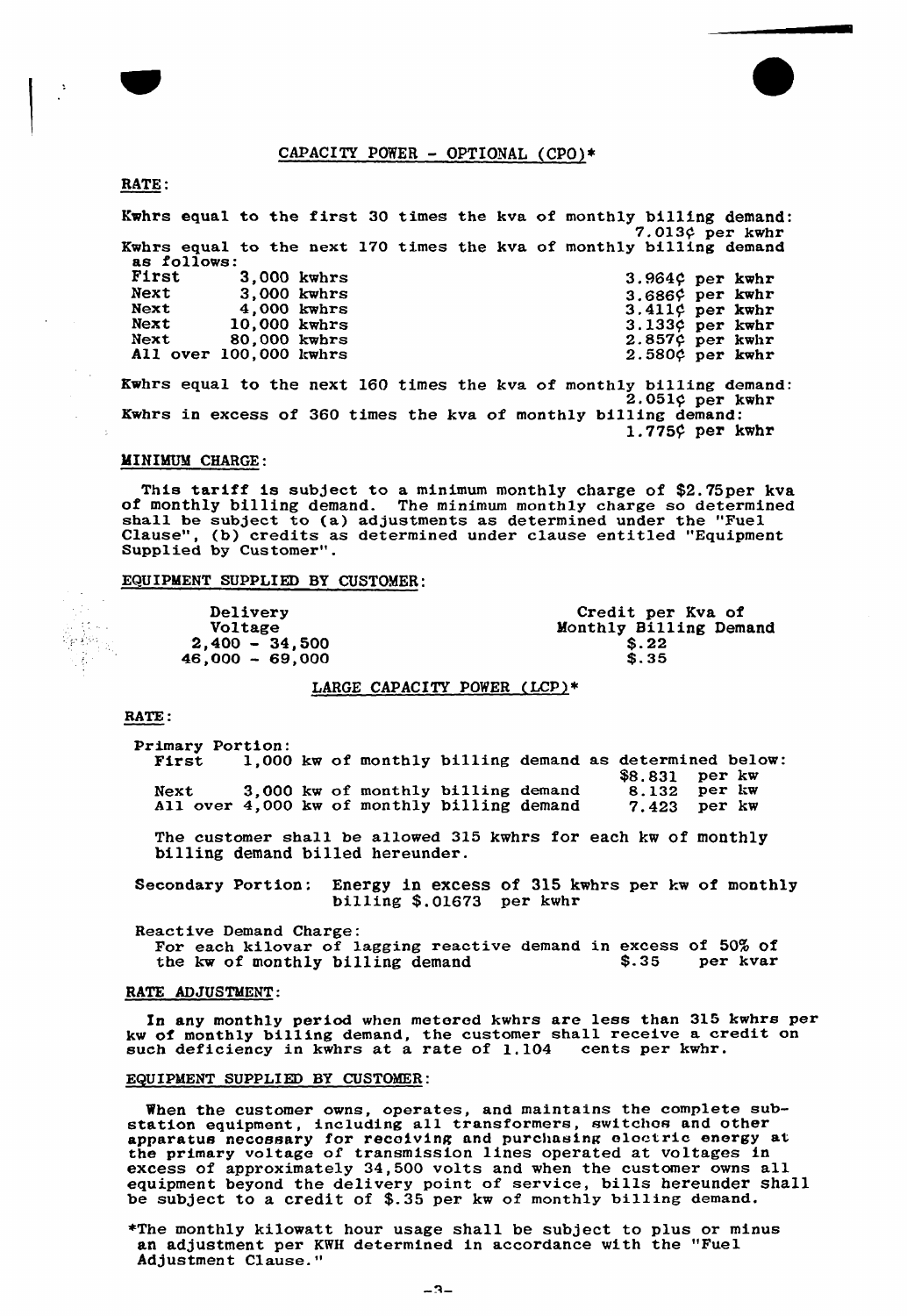

### LARGE CAPACITY POWER (LCP) (Cont'd)+

#### MINIMUM CHARGE:

This tariff is subject to <sup>a</sup> minimum monthly charge equal to: 60% of customer's contract capacity or 1,000 kw (whichever is greater) multiplied by \$1.60per kw, subject to (a) adjustment in accordance multiplied by \$1.00per aw, subject to (a) adjustment in accordance lagging reactive demand at the rate of \$.35 for each kvar in excess of 50% of: 60% of customer's contract capacity or 1,000 kw (whichever is greater).

#### MUNICIPAL WATERWORKS (MW)\*

#### RATE:

| First                                 | 10,000 kwhrs used per month |  |  | $3.129$ per kwhr   |  |
|---------------------------------------|-----------------------------|--|--|--------------------|--|
| Next                                  | 90,000 kwhrs used per month |  |  | $2.402$ ¢ per kwhr |  |
| All over 100,000 kwhrs used per month |                             |  |  | $2.267$ ¢ per kwhr |  |

#### MINIKJM CHARGE:

The above rate is subject to minimum monthly charge of \$1.64 per kva of installed transformer capacity or its equivalent as determined from customer's total connected load. The minimum monthly charge shall be subject to adjustments as determined under the "Fuel Clause".

#### HIGH TENSION POWER (HTP)+

RATE:

 $\sim$ 

|                |                                                                                                                                                                       |                 | Rate Per KVA Per Month |
|----------------|-----------------------------------------------------------------------------------------------------------------------------------------------------------------------|-----------------|------------------------|
|                |                                                                                                                                                                       |                 | For 69 kv For 138 kv   |
|                |                                                                                                                                                                       |                 | Delivery Delivery      |
|                |                                                                                                                                                                       | Voltage Voltage |                        |
| А.             | When measured demand is equal to or<br>exceeds minimum monthly billing demand:<br>First 10,000 kva of measured demand                                                 |                 |                        |
|                | per month<br>All over 10,000 kva of measured demand                                                                                                                   | \$13.996        | \$13.840               |
|                | per month                                                                                                                                                             | \$13.675        | \$13,615               |
| $\mathbf{B}$ . | When measured demand is less than minimum<br>monthly billing demand:<br>Each kva of measured demand per month<br>at above rate.<br>For each kva of difference between |                 |                        |
|                | minimum monthly billing demand and<br>measured demand per month                                                                                                       | \$10.534        | \$10.343               |

#### MINIMUM MONTHLY CHARGE:

This tariff is subject to minimum monthly charge of "Rate" as applied to minimum monthly billing demand under the customer's contract but not less than \$125,964 for 69 kv delivery voltage or \$124,560for 138 kv delivery voltage, each subject to adjustments as determined under the "Fuel Adjustment Clause."

ELECTRIC HEATING SCHOOLS (EHS)+

#### RATE:

| First 500 kwhrs per month multiplied by the |                       |
|---------------------------------------------|-----------------------|
| number of classrooms in entire school       | 4.565 $\phi$ per kwhr |
| <b>Balance of kwhrs</b>                     | $2.431C$ per kwhr     |

Where every energy requirement, including, but not limited to, heating, cooling and water heating, of an individual school building or an addition to an existing school building including college and university tion to an existing school building including college and university furnished by the company, all energy shall be billed at  $2.431\zeta$  per kwhr.

\*The monthly kilowatt hour usage shall be subject to plus or minus an adjustment per KWH determined in accordia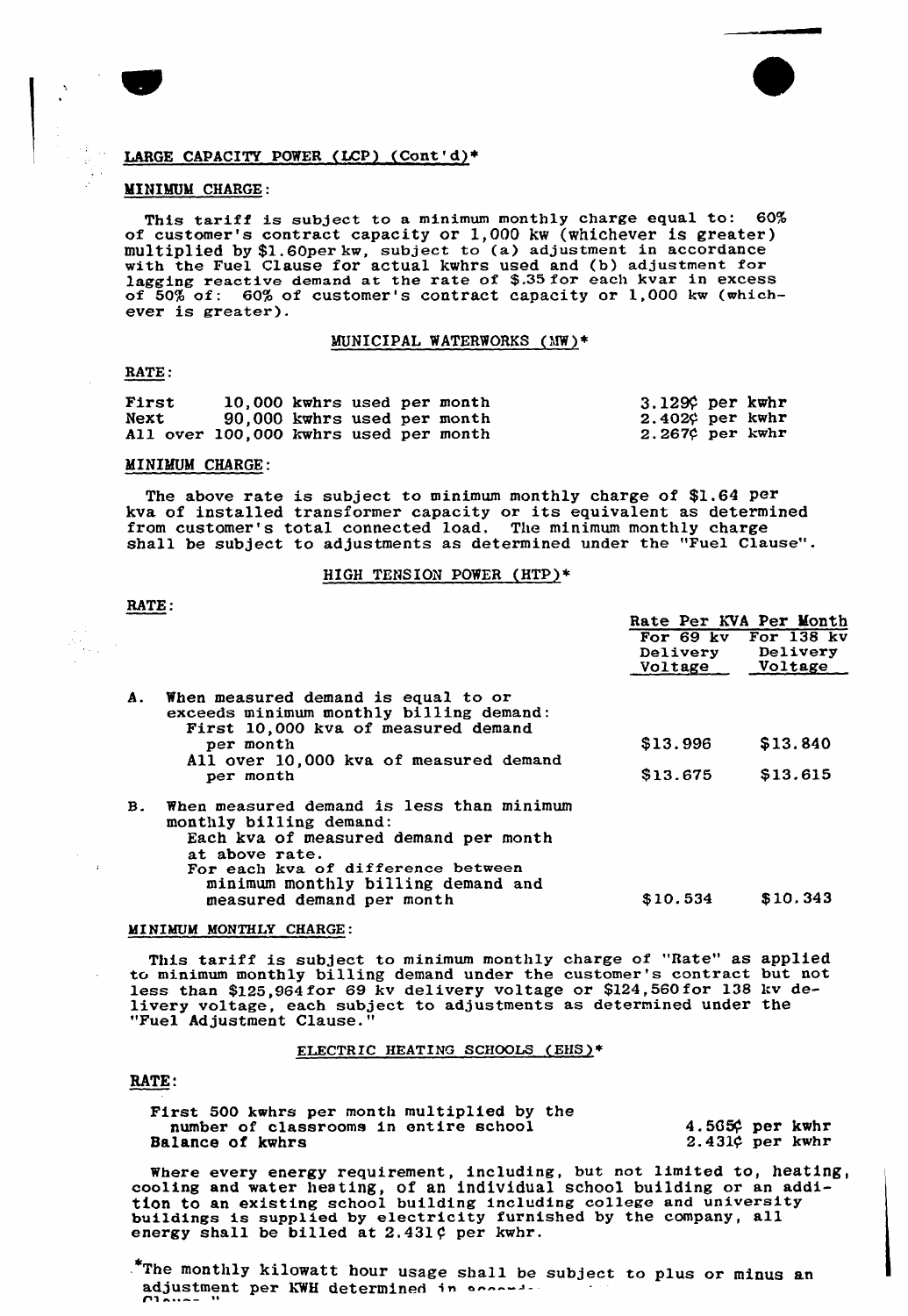## ELECTRIC HEATING SCHOOLS (EHS) (Cont'd)\*

#### MINIMUM CHARGE:

\$ 16.20 per month.

### SURCHARGE:

i<br>W

 $\frac{1}{2}$  ,  $\frac{1}{2}$ 

<sup>A</sup> Surcharge will be applied to the net amount of each monthly bill in accordance with the following schedule:

Service rendered May 19, 1979 through May 18, 1980 30 Percent Service rendered May 19, 1980 through May 18, 1981 40 Percent This tariff will terminate May 18, 1981.

## ELECTRIC HEATING GENERAL (EHG)+

#### RATE:

Fox the first 300 kwhrs or any part thereof used in any month \$10.10 Min. Bill<br>3.117¢ per kwhr For the next 6800 kwhrs used in the same month  $3.117\zeta$  per kwh For all over  $\frac{7000}{2000}$  kwhrs used in the same month  $\frac{2.711\phi}{2.711\phi}$  per kwhrs

There shall be added to the above kwhr charges \$1.64for each kw of monthly demand in excess of 30 kw.

#### SURCHARGE;

<sup>A</sup> Surcharge will be applied, to the net amount of each monthly bill in accordance with the following schedule:

Service rendered May 19, <sup>1979</sup> through May 18, <sup>1980</sup> <sup>30</sup> Percent Service rendered May 19, <sup>1980</sup> through May 18, <sup>1981</sup> <sup>40</sup> Percent This tariff vill terminate May 18, 1981.

#### MINIMUM CHARGE:

This tariff is subject to <sup>a</sup> minimum monthly charge of 510.10 plus \$1.64 for each kw of monthly billing demand in excess of 30 kw, and adjustments as determined under the "Fuel Clause."

## SCHOOL SERVICE (SS)\*

RATE:

All energy

4.780 $\circ$  per kwhr

#### MINIMUM CHARGE:

 $$3.30$  per month.

#### SURCHARGE:

<sup>A</sup> Surcharge will be applied to the net amount of each monthly bill in accordance with the following schedule:

Service rendered May 19, <sup>1979</sup> through May 18, <sup>1980</sup> <sup>30</sup> Percent Service rendered May 19, <sup>1980</sup> through May 18, <sup>1981</sup> <sup>40</sup> Percent This tariff will terminate May 18, 1981.

#### RESIDENTIAL ELECTRIC SERVICE (RS)+

RATE:

|  | First 30 kwhrs per month  |  | $7.516$ per kwhr       |  |
|--|---------------------------|--|------------------------|--|
|  | Next 40 kwhrs per month   |  | $6.257$ per kwhr       |  |
|  | Next 130 kwhrs per month  |  | 4.187 $\circ$ per kwhr |  |
|  | Next 300 kwhrs per month  |  | $3.005$ ¢ per kwhr     |  |
|  | Next 1000 kwhrs per month |  | $2.654$ per kwhr       |  |
|  | Over 1500 kwhrs per month |  | $2.380$ per kwhr       |  |

\*The monthly kilowatt hour usage shall be subject adjustment per KWH determined in accordance with to plus or minus an<br>the "Euel Adductmont